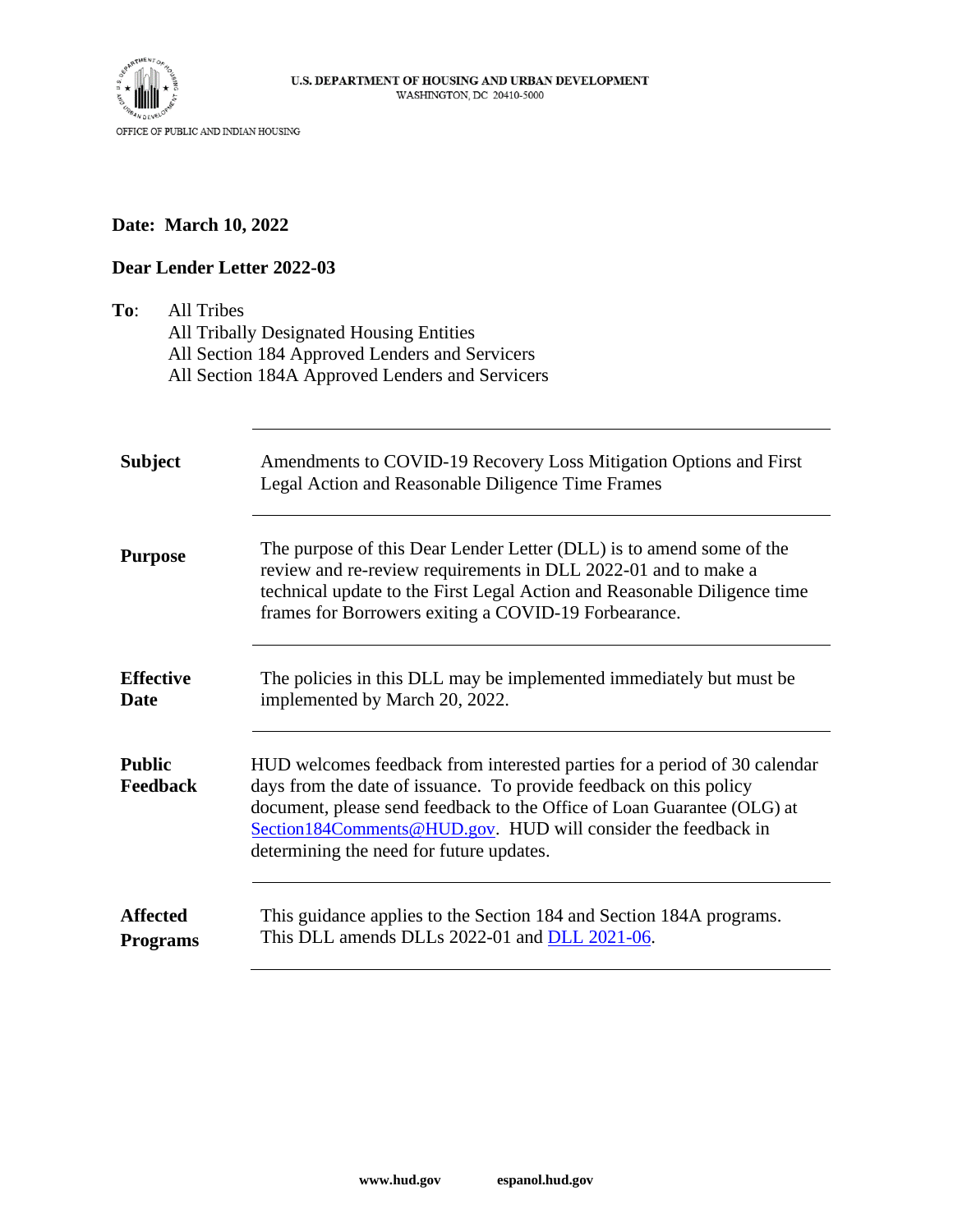| <b>Background</b> | On January 19, 2022, OLG published DLL 2022-01 implementing new           |
|-------------------|---------------------------------------------------------------------------|
|                   | COVID-19 Recovery loss mitigation options. This DLL was based COVID-19    |
|                   | loss mitigation options offered by FHA in Mortgagee Letters (MLs) 2021-15 |
|                   | and 2021-18. Based on Lender feedback, FHA waived two provisions of these |
|                   | MLs relating to the re-review of Borrowers.                               |

Similar to FHA, ONAP has heard from Lenders about difficulties in implementing some of the Borrower re-review provisions within the timeframe provided in DLL 2022-01. ONAP has decided, consistent with FHA, to eliminate certain re-review requirements to prevent delays and confusion with existing loss mitigation documents. At the same time, OLG is adding language to make it clear that, while Lenders do not have to re-review loss mitigation options for Borrowers whose final loss mitigation documents have not been sent within 30 days of DLL 2022-01, these Borrowers may request a re-review to see if they are eligible for one of the Recovery Loss Mitigation options.

OLG is also making a technical change to DLL 2022-01 regarding the timeframe for implementing the COVID-19 Native Advance Loan Modification (COVID-19 Native ALM). As originally published, the deadline to implement the COVID-19 Native ALM was 15 days before the implementation of DLL 2022-01. OLG is correcting this timeframe to coincide with the March 20, 2022, implementation date of DLL 2022-01.

Additionally, OLG is making technical changes to DLL 2021-06 which established deadlines for First Legal Action and Reasonable Diligence in connection OLG's COVID-19 related foreclosure moratorium for Section 184 and Section 184A Guaranteed Loans. These changes clarify OLG's original intent for when the timeframe for First Legal Action and Reasonable Diligence begins for Borrowers on a COVID-19 Forbearance. These deadlines are being amended and included in the Amended DLL 2022-01 to have all COVID-19 loss mitigation policies for the Section 184 and Section 184A programs in one place.

**Summary of Changes** This DLL amends the re-review requirements for the COVID-19 loss mitigation options under DLL 2022-01. Lenders no longer have to re-review Borrowers for a COVID-19 Recovery option when a Borrower's final loss mitigation documents have not yet been sent, unless requested by the Borrower.

> Lenders now have until March 20, 2022, to begin reviewing Borrowers who are 90 days or more delinquent for a COVID-19 Native Advance Loan Modification.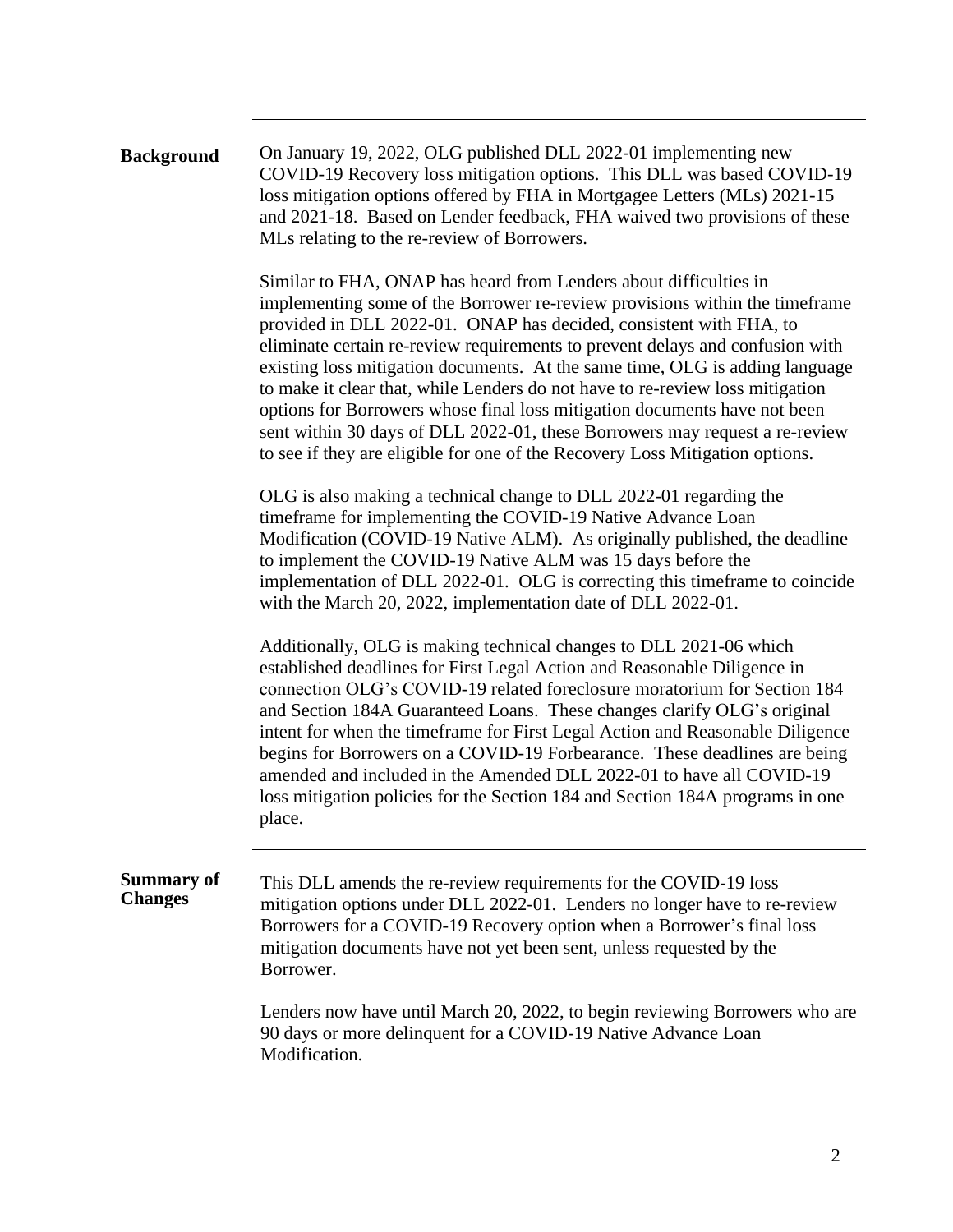This DLL also clarifies that the deadline for First Legal Action Borrower's in COVID-19 Forbearance is 180 days from the date the Borrower has exited forbearance.

This DLL reminds Lenders that the deadline for filing First Legal Action/assignment for Borrowers not under a COVID-19 Forbearance was January 27, 2022, and that HUD will not be extended this deadline, unless an extension request was submitted to HUD before January 27, 2022.

Amendments to the sections of DLL 2022-01 and DLL 2021-06 are highlighted below. Also attached is a copy of the Amended DLL 2022-01 that includes these changes.

| COVID-19<br><b>Native</b><br><b>Advance Loan</b><br><b>Modification</b><br>(COVID-19<br><b>Native ALM)</b><br><b>Amendments</b> | <b>Lender Requirements.</b> Lenders must review Borrowers for the COVID-19<br>Native ALM as follows:                                                                                                                                                                                                                  |
|---------------------------------------------------------------------------------------------------------------------------------|-----------------------------------------------------------------------------------------------------------------------------------------------------------------------------------------------------------------------------------------------------------------------------------------------------------------------|
|                                                                                                                                 | Borrowers on a COVID-19 Forbearance who are 90 days or more<br>delinquent must be reviewed within 30 days of the expiration of the<br>forbearance. If a Borrower's COVID-19 Forbearance ends after the<br>termination of the COVID-19 National Emergency, these Borrowers<br>may still receive a COVID-19 Native ALM. |
|                                                                                                                                 | Borrowers who have exited their COVID-19 Forbearance where the                                                                                                                                                                                                                                                        |
|                                                                                                                                 | Lender has not yet sent out the final documents to the Borrower to<br>complete a loss mitigation option must be reviewed within 45 days of<br>the date of this DLL.                                                                                                                                                   |
|                                                                                                                                 | Borrowers who are 90 or more days delinquent before the end of the                                                                                                                                                                                                                                                    |
|                                                                                                                                 | National Emergency and not on a COVID-19 Forbearance must be<br>considered for a COVID-19 ALM through the termination of the<br><b>COVID-19 National Emergency.</b>                                                                                                                                                   |
|                                                                                                                                 | Borrowers who are 90 or more days delinquent as of the date of this-                                                                                                                                                                                                                                                  |
|                                                                                                                                 | DLL and not on a COVID-19 Forbearance must be considered for a<br>COVID 19 Native ALM within 45 days of the date of this DLL.                                                                                                                                                                                         |
|                                                                                                                                 | Lenders must continue to review Borrowers who are 90 days or more-                                                                                                                                                                                                                                                    |
|                                                                                                                                 | delinquent for a COVID-19 Native ALM through the termination of<br>the COVID-19 National Emergency.                                                                                                                                                                                                                   |
|                                                                                                                                 | Lenders have 120 days to execute a COVID-19 Native ALM or other<br>$\bullet$                                                                                                                                                                                                                                          |
|                                                                                                                                 | loss mitigation activity from the end of a Borrowers' COVID-19                                                                                                                                                                                                                                                        |
|                                                                                                                                 | Forbearance or from the date a Borrower was 90 days delinquent.                                                                                                                                                                                                                                                       |

3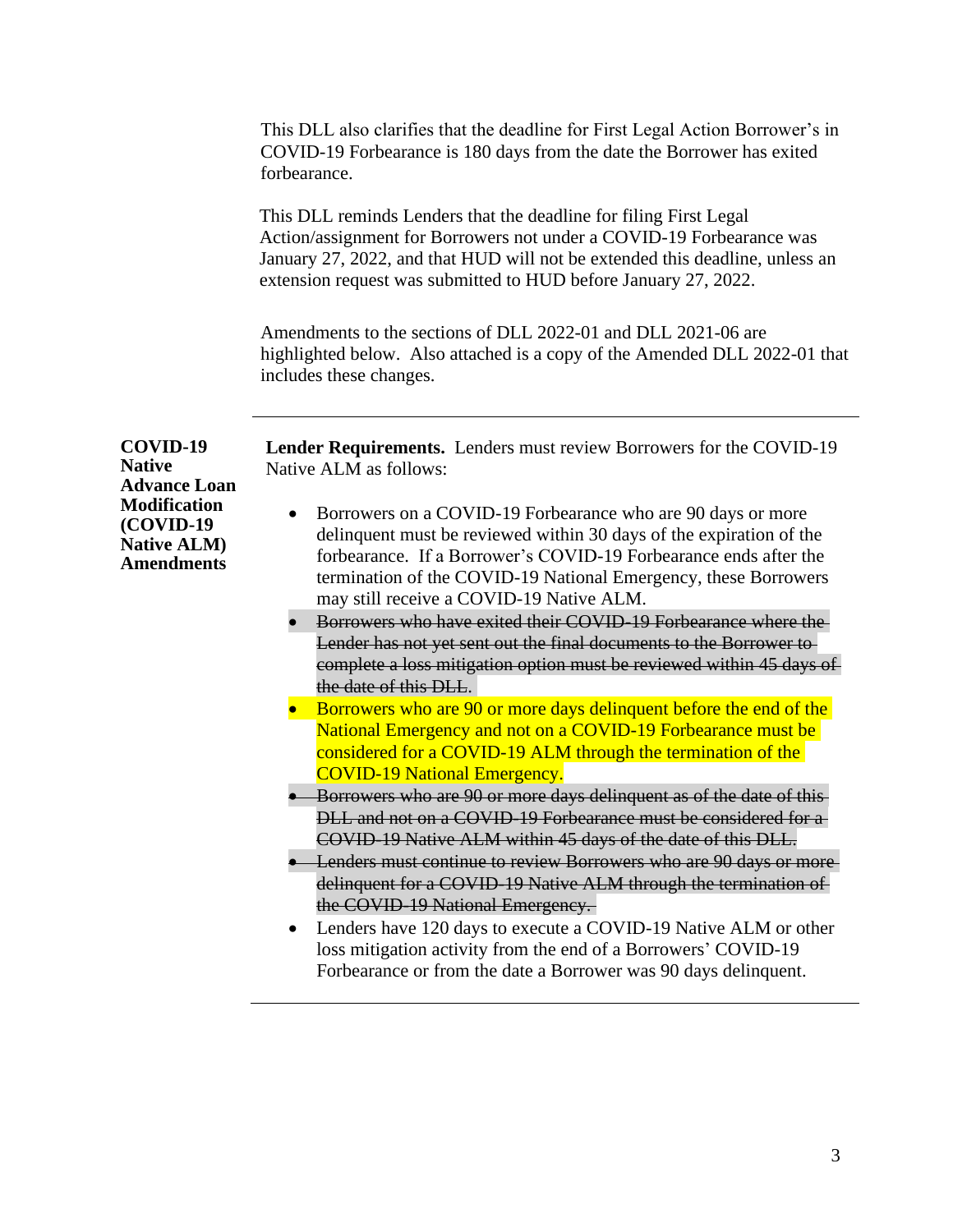**Borrower Review for a COVID-19 Recovery Loss Mitigation Advance or Recovery Native Loan Modification Amendments**

**Re-Review of Borrowers**. The Lender must re-review the following Borrowers and implement the COVID-19 Recovery Options no later than 90 days after publication of this DLL, if:

- the Lender has not yet sent out the final loss mitigation documents within 30 days of the publication of this DLL;
- the Borrower has not yet signed the final loss mitigation documents and requests a review for COVID-19 Recovery options;
- the Borrower was not eligible for a COVID-19 Loss Mitigation Advance; or
- the Borrower's payments became past due as a result of the COVID-19 pandemic after reinstating using a loss mitigation option.

The Lender must complete a loss mitigation option for these Borrowers no later than 120 days from the earlier of the date of completion or expiration of the COVID-19 Forbearance or 120 days from the date of the Borrower's request for loss mitigation assistance.

**Extension of First Legal Deadline Date related to Foreclosure Moratorium**

Deadlines for the First Legal Action and Reasonable Diligence Time Frame for fee simple properties and the deadline for assignment to HUD for Tribal Trust properties is extended by 180 Days from the later date of either the end of the Borrower's COVID-19 Forbearance or the expiration of the foreclosure moratorium for Section 184 and Section 184 Guaranteed Loans, except for Section 184 and Section 184A Guarantee Loans secured by vacant or abandoned Properties.

To clarify, the foreclosure moratorium ended on July 31, 2021; therefore, the deadline for the First Legal Action/assignment for Borrowers not under a COVID-19 Forbearance was January 27, 2022. Unless requested before the deadline, HUD will not consider issuing an extension of this timeframe.

If the Lender needs additional time to meet the First Legal Action/assignment deadline for Borrowers whose COVID-19 Forbearance has ended, the Lender must submit a request for an extension on HUD Form 50012 to [184Servicing@hud.gov](mailto:184Servicing@hud.gov) before the expiration of the 180 days.